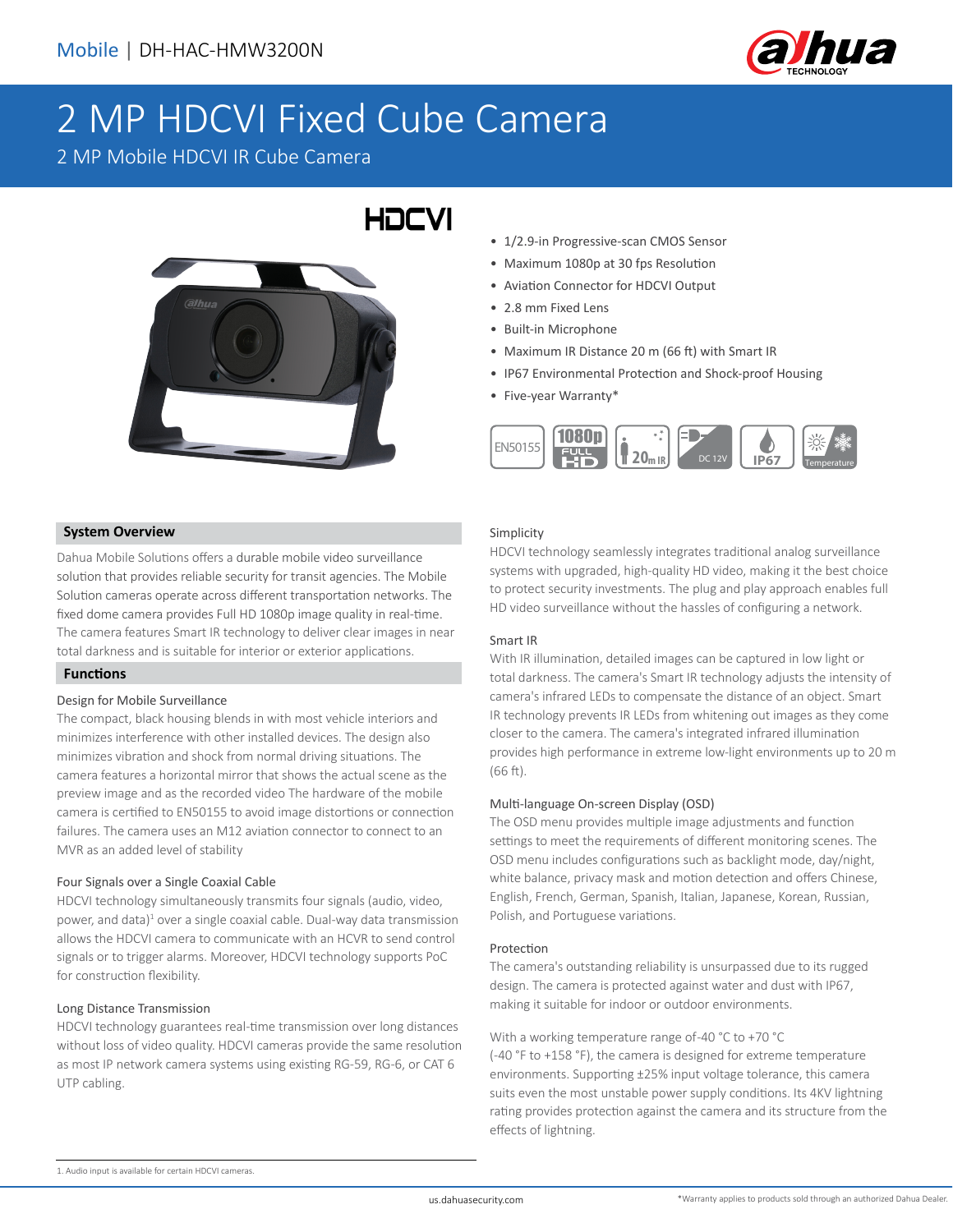# Mobile | DH-HAC-HMW3200N

| <b>Technical Specification</b>  |                                        | Certifications                         |                                                                                                       |
|---------------------------------|----------------------------------------|----------------------------------------|-------------------------------------------------------------------------------------------------------|
| Camera                          |                                        | Safety                                 | EN50155 (EN50121-3-2, IEC 61373)<br>EN55032, EN55024, EN50130-4<br>UL60950-1+CAN/CSA C22.2 No.60950-1 |
| <b>Image Sensor</b>             | 1/2.9-in. CMOS                         |                                        |                                                                                                       |
| <b>Effective Pixels</b>         | 1920(H) x 1080(V), 2.0 MP              | Electromagnetic Compatibility<br>(EMC) | FCC CFR 47 FCC Part 15 Subpart B<br>ANSI C63.4-2014                                                   |
| <b>Scanning System</b>          | Progressive                            | Interface                              |                                                                                                       |
| <b>Electronic Shutter Speed</b> | 1/30 s to 1/100000 s                   |                                        |                                                                                                       |
| Minimum Illumination            | 0.02 Lux at F2.0<br>0 Lux (with IR on) | Audio<br>Electrical                    | Built-in Microphone                                                                                   |
| S/N Ratio                       | More than 65 dB                        |                                        |                                                                                                       |
| <b>IR Distance</b>              | Up to 20 m (65.62 ft)                  | Power Supply                           | 12 VDC ±25%                                                                                           |
| IR On/Off Control               | Auto, Manual                           | Power Consumption                      | Maximum 2.9 W (12 VDC with IR on)                                                                     |
| <b>IR LEDS</b>                  | One $(1)$                              | Environmental                          |                                                                                                       |
| Lens                            |                                        |                                        | -40° C to +70° C (-40° F to +158° F),                                                                 |
| Lens Type                       | Fixed Lens / Fixed Iris                |                                        | <b>Operating Conditions</b><br>Less than 90% RH<br>Initiate startup above -40° C (-40° F)             |
| Mount Type                      | Board-in                               | <b>Storage Conditions</b>              | -40° C to +70° C (-40° F to +158° F),<br>Less than 90% RH                                             |
| Focal Length                    | $2.8$ mm                               | <b>Ingress Protection</b>              | <b>IP67</b>                                                                                           |
| Max Aperture                    | F2.0                                   | Construction                           |                                                                                                       |
| Angle of View, Horizontal       | $106.0^\circ$                          |                                        |                                                                                                       |
| <b>Close Focus Distance</b>     | 500 mm (19.69 in.)                     | Casing                                 | Aluminium                                                                                             |
| Pan / Tilt / Rotation           |                                        | <b>Dimensions</b>                      | 107.30 mm x 42.50 mm x 54.50 mm<br>(4.22 in. x 1.67 in. x 2.15 in.)                                   |
| Range                           | Pan: 0° to 360°<br>Tilt: 0° to 180°    | Net Weight                             | 0.31 kg (0.68 lb)                                                                                     |
|                                 |                                        | <b>Gross Weight</b>                    | 0.42 kg (0.93 lb)                                                                                     |
| Video                           |                                        |                                        |                                                                                                       |
|                                 |                                        |                                        |                                                                                                       |

| 1080p (1920 x 1080)                                                          |                                                        |
|------------------------------------------------------------------------------|--------------------------------------------------------|
| 1080p at 30 fps<br>720p at 30/60 fps                                         |                                                        |
| One (1) BNC HDCVI High-definition Channel,<br>M12 A-coded Aviation Connector |                                                        |
| RG-59/U Coax                                                                 | 720p: 800 m (2624.67 ft)<br>1080p: 500 m (1640.42 ft)  |
| RG-6/U Coax                                                                  | 720p: 1200 m (3937.01 ft)<br>1080p: 800 m (2624.67 ft) |
| CAT 6 UTP<br>(balun required)                                                | 720p: 450 m (1476.38 ft)<br>1080p: 300 m (984.25 ft)   |
| Auto (ICR), Manual                                                           |                                                        |
| Multi-language                                                               |                                                        |
| BLC, HLC, DWDR                                                               |                                                        |
| Digital WDR                                                                  |                                                        |
| AGC.                                                                         |                                                        |
| 2D                                                                           |                                                        |
| Auto, Manual                                                                 |                                                        |
| Auto, Manual                                                                 |                                                        |
| Horizontal Mirror, default                                                   |                                                        |
|                                                                              |                                                        |

2. Transmission distance results verified by real-scene testing in Dahua's test laboratory. Actual transmission distances may vary due to external influences, cable quality, and wiring structures.